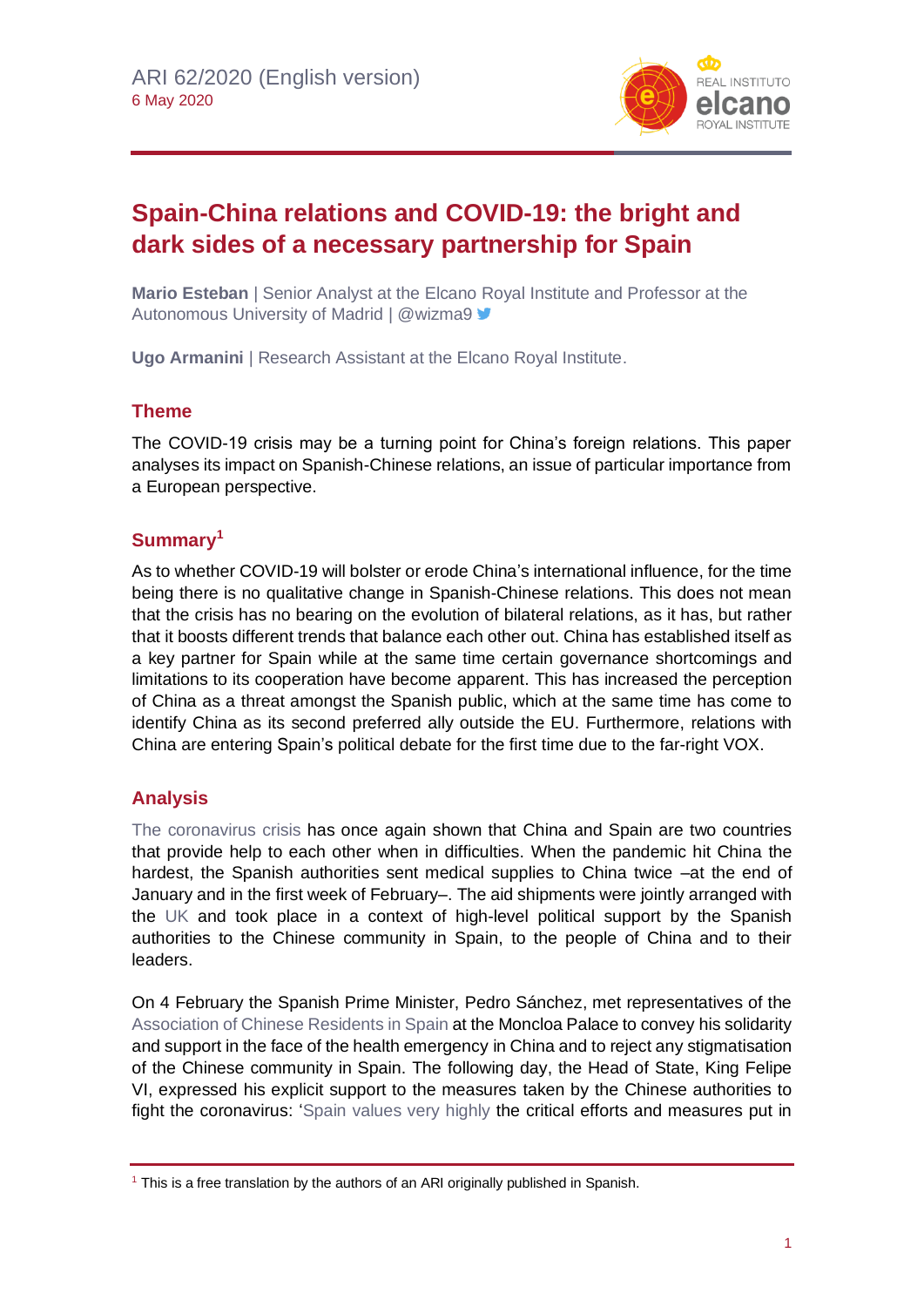place by the Chinese government to achieve an effective management of this crisis that affects us all; and it has expressed from the very beginning its willingness to cooperate with China, in whatever is in its power to help contain and overcome it'. Spanish gestures of goodwill to China have been welcomed by both the Chinese [authorities](https://twitter.com/ChinaEmbEsp/status/1225063226599268352,%20https:/twitter.com/ChinaEmbEsp/status/1225062925762809856) and the [media](http://spanish.xinhuanet.com/2020-02/22/c_138807134.htm) and were the prelude to the subsequent cooperation Spain received from China.

Since the second half of March, when the health emergency decreased in China but intensified in Spain, aid flows have been channelled in the opposite direction. China's central and local governments, the Chinese business sector, as well as the Chinese community in Spain, have all mobilised to [assist Spain](http://spanish.xinhuanet.com/2020-03/25/c_138913408.htm) in its fight against coronavirus. The most significant Chinese public donation –on [22 March–](https://twitter.com/chinaembesp/status/1241780367952162818) came from the central government and comprised 834 diagnostic kits for 20,000 people, 50,000 face masks, 10,000 gowns, 10,000 protective goggles, 10,000 pairs of gloves and 10,000 pairs of shoe covers. In addition, several Chinese local governments such as [Fujian,](https://www.eldiario.es/cantabria/ultima-hora/region-china-Fujian-Cantabria-mascarillas_0_1008949516.html) [Gansu](https://www.navarra.es/es/noticias/2020/03/31/el-hospital-reina-sofia-de-tudela-recibe-51.000-unidades-de-proteccion-sanitaria-donadas-por-la-region-china-de-gansu) and [Nanning](https://www.murcia.com/noticias/2020/04/02-el-ayuntamiento-recibe-un-cargamento-de-4000-mascarillas-quirurgicas-enviadas-desde-la-ciudad-china-de-nanning.asp) have donated medical supplies to Spanish local governments with which they have cooperation agreements (respectively Cantabria, Navarra and Murcia).

Among private donations, those of the chairmen of Huawei and the Alibaba group –both with a significant presence in Spain– are particularly noteworthy and have been explicitly praised by Spain's [Royal Family.](https://twitter.com/CasaReal/status/1242460614137729026) The volume of Chinese private donations has exceeded public ones and involved direct talks between Chinese business leaders and the Spanish authorities. In addition, the [Chinese community in Spain](https://twitter.com/europapress/status/1240348704235716608) –more than 225,000 people– was actively mobilised throughout the country to make donations of medical supplies, especially to hospitals and law enforcement institutions as shown in many videos and social networks posts. The Chinese community also acted as a [liaison](https://www.elmundo.es/madrid/2020/04/09/5e8709fefdddff743b8b45f8.html) between Spanish administrations and Chinese medical providers.

China has been the basic provider of the medical supplies purchased by Spain's central and regional governments to face the pandemic. The amount of contracts signed to acquire medical material and supplies from China exceeds €726 million, among which stand out the [€628](https://www.lamoncloa.gob.es/presidente/intervenciones/Paginas/2020/prsp28032020.aspx) million from Spain's [central government](https://twitter.com/MAECgob/status/1242883065627717632) and, among the regional governments ('Autonomous Communities'), €35 million from [Catalonia](https://www.lavanguardia.com/ciencia/20200408/48382212777/oms-uso-mascarillas-coronavirus-no-reutilizar.html) and €23 million from [Madrid.](https://www.lavanguardia.com/ciencia/20200408/48382212777/oms-uso-mascarillas-coronavirus-no-reutilizar.html) This has made evident both the essential role of China as the only country capable of supplying such a volume of medical material at a time of crisis and the various challenges in doing business in the country. Despite significant monitoring by Spanish officials and authorities, transactions with China have not been without problems, such as shipments of [defective products,](https://elpais.com/sociedad/2020-04-20/el-gobierno-trata-de-recuperar-el-dinero-de-los-test-defectuosos-tras-comprobar-que-el-reemplazo-tampoco-funciona.html) [lack of required technical specifications](https://www.abc.es/sociedad/abci-aterriza-avion-china-material-sanitario-comprado-gobienro-semi-vacio-falta-permisos-202004021141_noticia.html) and the [failure to meet deadlines.](https://www.eldiario.es/politica/China-endurece-controles-importacion-coronavirus_0_1012449855.html)

### Chinese public policy in action

The Chinese authorities are well aware that the COVID-19 crisis may have a significant impact on the country's position within the [international community.](http://www.realinstitutoelcano.org/wps/portal/rielcano_es/contenido?WCM_GLOBAL_CONTEXT=/elcano/elcano_es/zonas_es/comentario-esteban-crisis-coronavirus-estatus-internacional-china-cuando-geopolitica-y-politica-domestica-no-van-de-la-mano) The scale of the threat and its possible origin in Wuhan have led multiple players within and outside China to question the role of the Chinese authorities in the origin and management of the crisis, stressing governance shortcomings such as an ineffective regulation of the consumption of meat from wild animals and the lack of transparency.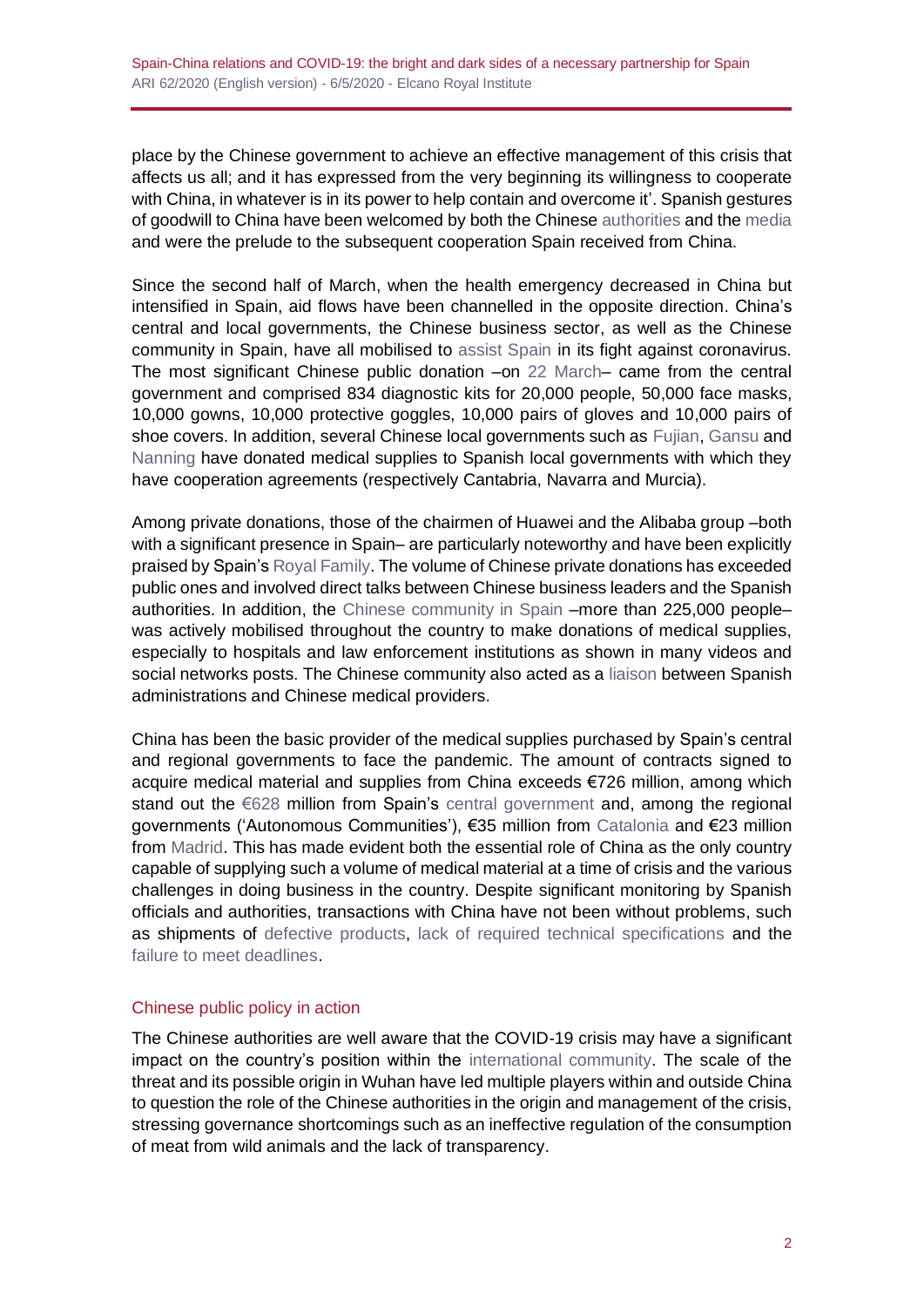In this context, Chinese public diplomacy is being very proactive in sharing a narrative about the coronavirus crisis that improves China's international image. That is the case in Spain, where Chinese diplomacy stresses the speed and effectiveness of the sanitary and economic measures adopted in China to face the crisis caused by the coronavirus, quoting the support received from various international institutions such as the [World](https://twitter.com/ChinaEmbEsp/status/1232603242988789760)  [Health Organisation](https://twitter.com/ChinaEmbEsp/status/1232603242988789760) and the [International Monetary Fund.](https://twitter.com/ChinaEmbEsp/status/1244897331201409025)

In Spain, when referring to the coronavirus, Chinese public diplomacy had a prominent defensive orientation until March, as shown by the items published by the Embassy of China in Spain on its website and social media and by interviews with Chinese diplomats over the period. The Embassy's communication efforts during the first two months of 2020 sought to prevent the stigmatisation of Spain's Chinese community, restrictions on transport and communications with China, and criticism of the Chinese authorities for their role in the origin and spread of  $COVID-19<sup>2</sup>$  On the latter point, the Chinese official [narrative](https://twitter.com/ChinaEmbEsp/status/1233392171816030209) aims to avoid an association between the consumption of the meat of wild animals without adequate sanitary controls and the [origin of COVID-19,](https://twitter.com/ChinaEmbEsp/status/1233392171816030209) and the regime's lack of transparency in regard to the spread of the disease. $3$ 

Once China had passed the peak of the pandemic and the latter's epicentre moved to Europe, Chinese diplomacy became more assertive. From March, the Chinese official discourse started to emphasise China's contribution to stop the spread of COVID-19, both through domestic measures it had adopted and through the assistance it could now provide to other countries in terms of medical material and good practices to fight against the disease. China is presented as a top scientific and medical power capable of developing and producing state-of-the-art [vaccines,](https://twitter.com/ChinaEmbEsp/status/1244949854272524288) medicines, [health protocols](https://twitter.com/ChinaEmbEsp/status/1246726939982868481) and [medical equipment.](https://twitter.com/ChinaEmbEsp/status/1245655528593707008) The contrast between these defensive and assertive phases was made clear with great clarity in the two interviews with Yao Fei, Charge d'Affaires of the People's Republic of China in Spain, in one of the most popular Spanish morning radio shows on 24 February and 17 March 2020.<sup>4</sup> This enhanced confidence also translated into an [extensive coverage](http://www.china.org.cn/world/Off_the_Wire/2020-03/16/content_75817649.htm) from the official Chinese news agency, Xinhua, of the telephone conversation between Foreign Minister Arancha González Laya and her Chinese counterpart on March 15, in contrast with the brief news published by the [EFE](https://www.efe.com/efe/espana/politica/exteriores-trata-de-agilizar-los-intercambios-comerciales-con-china/10002-4196285) Press agency.

On March 21 Xi Jinping sent a message of solidarity and support to King Felipe VI similar to those sent by the Spanish authorities to China a month and a half earlier. The main difference is that [President Xi](https://www.fmprc.gov.cn/esp/zxxx/t1760077.shtml) offered China's experience in 'prevention and control, [as

<sup>2</sup> 'Debemos trabajar juntos para combatir la epidemia', *People's Daily*, 6/IV/2020; Embassy of China in Spain, [Twitter,](https://twitter.com/ChinaEmbEsp/status/1222484265163743232) 29/IV/2020; Khadija Bousmaha, 'La Embajada de China critica la discriminación a su población en España: "A nuestros hijos les llaman coronavirus"', *[20 minutos](https://www.20minutos.es/noticia/4140902/0/embajada-china-racismo-coronavirus-no-tiene-pasaporte/)*, 4/IV/2020; Gu Xin, 'Vlogger español defiende a China contra maliciosos cibernautas', *[Peop](http://spanish.peopledaily.com.cn/n3/2020/0206/c31614-9654930.html)le's Daily*, 6/II/2020.

<sup>&</sup>lt;sup>3</sup> Between 11 February [\(https://twitter.com/ChinaEmbEsp/status/1227200676402470913\)](https://twitter.com/ChinaEmbEsp/status/1227200676402470913) and 23 March 2020 [\(https://twitter.com/ChinaEmbEsp/status/1242043834047004672\)](https://twitter.com/ChinaEmbEsp/status/1242043834047004672) the Embassy of China in Spain published 40 reports on the evolution of COVID-19in China on its Twitter account.

<sup>4</sup> At that time, Yao Fei was the highest-level Chinese diplomat in Spain after the ending of Ambassador Lyu Fan's mission in Spain. 'Yao Fei: "En China estamos pensando en enviar equipo de médicos y expertos en coronavirus a España"', *[Onda Cero](https://www.ondacero.es/programas/mas-de-uno/audios-podcast/entrevistas/yao-fei-china-coronavirus-espana_202003175e708a20cf7ab300010d2f7f.html)*, 17/III/2020; 'Yao Fei, ministro consejero de la Embajada china en Madrid: "Algunos gobiernos han actuado de forma muy excesiva ante el coronavirus'", *[Onda Cero](https://www.ondacero.es/programas/mas-de-uno/audios-podcast/entrevistas/yao-fei-coronavirus_202002245e538e010cf2a8ef178b4a3e.html)*, 24/II/2020.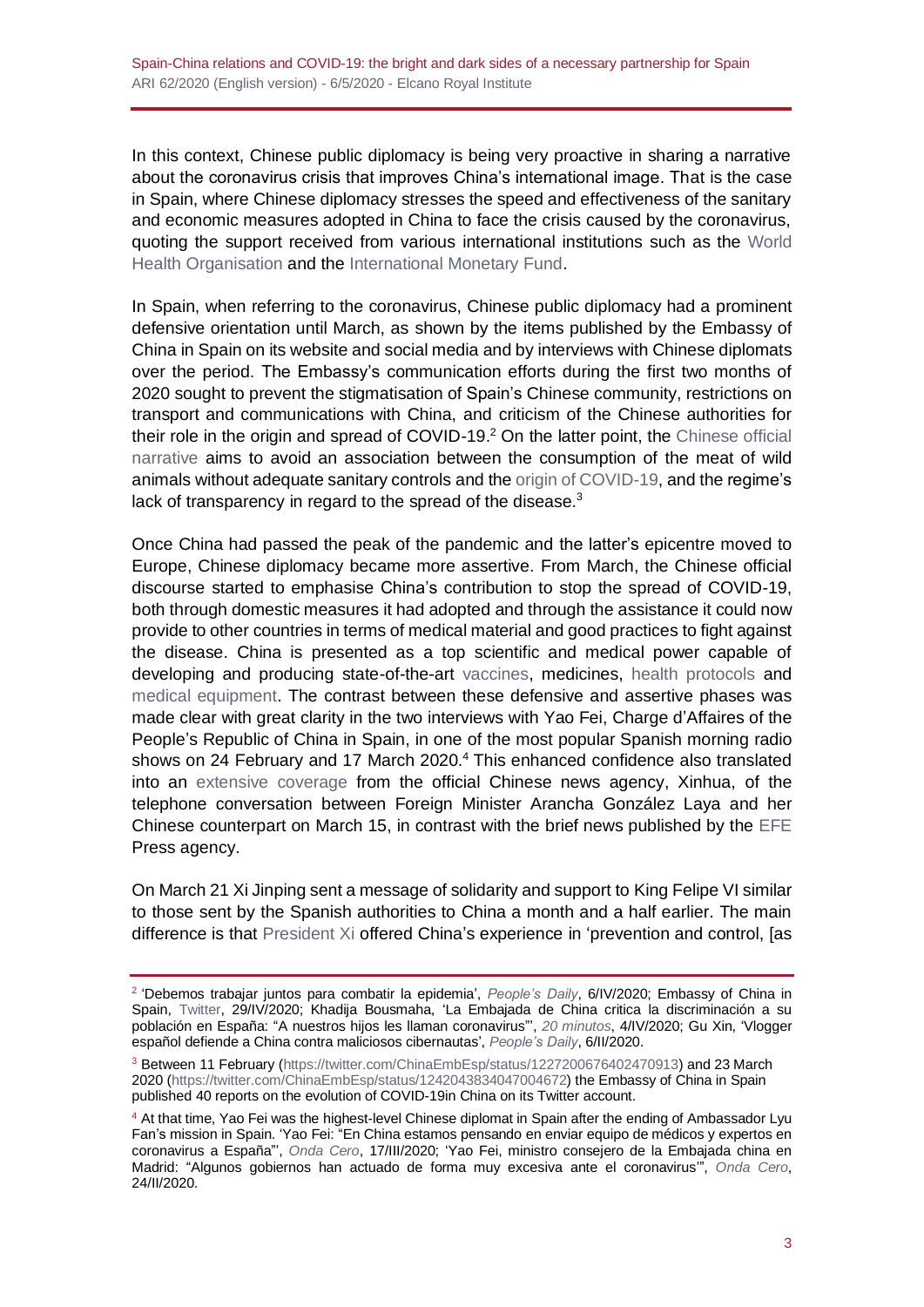well as] diagnosis and treatment plans' and used core concepts of Chinese diplomacy such as 'mutual benefit' and the 'community of a shared future for mankind'. This explicit link between the fight against the coronavirus and some key concepts of Xi Jinping's foreign policy had already been promoted by the [Embassy of China in Spain,](http://es.china-embassy.org/esp/zxgx/t1752052.htm) which published a statement of the Chinese Foreign Minister on its website: 'Resolutely winning the battle against the epidemic and promoting the construction of the community of shared future for mankind'. This connection between fighting the Sars-CoV-2 and the 'community of a shared future for mankind' was also echoed by the [Consulate General](https://twitter.com/ConsulChinaBcn/status/1242049959647723520)  [of China in Barcelona.](https://twitter.com/ConsulChinaBcn/status/1242049959647723520)

The public diplomacy carried out by the Chinese Consulate General in Barcelona placed a greater emphasis on the assistance provided by the Chinese community,<sup>5</sup> in comparison with the Chinese Embassy in Madrid, which remained more focused on the [official](https://twitter.com/chinaembesp/status/1241780367952162818) and business dimensions.<sup>6</sup>

Regarding the concerns expressed by the European External Action Service (EEAS) about [Chinese disinformation on COVID-19,](https://euvsdisinfo.eu/eeas-special-report-update-short-assessment-of-narratives-and-disinformation-around-the-covid-19-pandemic/) on 20 March the official Twitter account of the Embassy of China in Spain forwarded a [message from Hua Chunying,](https://twitter.com/ChinaEmbEsp/status/1241052218935128068) spokeswoman for the Chinese Foreign Ministry, which generated confusion about the origin and spread of COVID-19 from the US. However, beyond this instance, the Embassy of China and the Consulate General of China in Spain had not explicitly confronted the advantages of the Chinese model with those of other countries, nor explicitly discredited the EU or Spain's traditional allies. Rather, the Chinese authorities have deployed various joint initiatives between China and those actors to combat the coronavirus.<sup>7</sup>

### Spanish perceptions of China's role in the COVID-19 crisis

Chinese assistance, cooperation and experience have been positively regarded by Spain'[s Head of Government](https://www.youtube.com/watch?v=fG-Yko75Q4Y) and by the King of Spain but not rated above those of other players or used to criticise the response of other countries inside or outside its borders. To date, the Spanish authorities have not changed their position, unlike the governments of other European countries –and France– by publicly requesting the Chinese authorities to provide more detailed [information](https://elpais.com/internacional/2020-04-20/el-reino-unido-y-francia-encabezan-un-endurecimiento-del-tono-europeo-hacia-china.html) on the onset of COVID-19 in China.

As for the controversies over the quality of some medical supplies purchased in China, in particular rapid diagnostic tests, and the motivations of Chinese assistance to Spain, the Spanish government has adopted a [conciliatory attitude.](https://www.lamoncloa.gob.es/serviciosdeprensa/notasprensa/presidencia/Paginas/2020/260320-covid-test.aspx) The interview given by Spain's Foreign Minister Arancha González Laya on the CGTN programme [The Point](https://www.youtube.com/watch?v=mVZYUsydduc) is a clear example. The Minister explained that China and Spain are countries that help each other in times of need and that 'in exercising generosity, you [China] in a way project soft power. This is true for China as it is true for the US and for Europe'. She also

<sup>5</sup> Consulate General of China in Barcelona, [Twitter,](https://twitter.com/ConsulChinaBcn/status/1246898842336931848) 5/IV/2020; Consulate General of China in Barcelona, [Twitter,](https://twitter.com/ConsulChinaBcn/status/1245748080261107712) 2/IV/2020; Consulate General of China in Barcelona[, Twitter,](https://twitter.com/ConsulChinaBcn/status/1242861921784791040) 25/II/2020; Consulate General of China in Barcelona, [Twitter,](https://twitter.com/ConsulChinaBcn/status/1241338583417577473) 21/II/2020; Consulate General of China in Barcelona[, Twitter,](https://twitter.com/ConsulChinaBcn/status/1238907823569895424) 14/II/2020.

<sup>6</sup> Embassy of China in Spain, [Twitter,](https://twitter.com/ChinaEmbEsp/status/1247834217096110085) 8/IV/2020; Embassy of China in Spain, [Twitter,](https://twitter.com/ChinaEmbEsp/status/1247569871782756354) 7/IV/2020; Embassy of China in Spain[, Twitter,](https://twitter.com/ConsulChinaBcn/status/1243585044435828738) 27/II/2020.

 $^7$  Embassy of the PRC in Spain, [Twitter,](https://twitter.com/ChinaEmbEsp/status/1247177258319609856) 13/IV/2020; Embassy of the PRC in Spain, Twitter, 6/IV/2020; Embassy of the PRC in Spain[, Twitter,](https://twitter.com/ChinaEmbEsp/status/1246769726640054277) 5/IV/2020; Embassy of the PRC in Spain[, Twitter,](https://twitter.com/ChinaEmbEsp/status/1243477955243884545) 27/III/2020.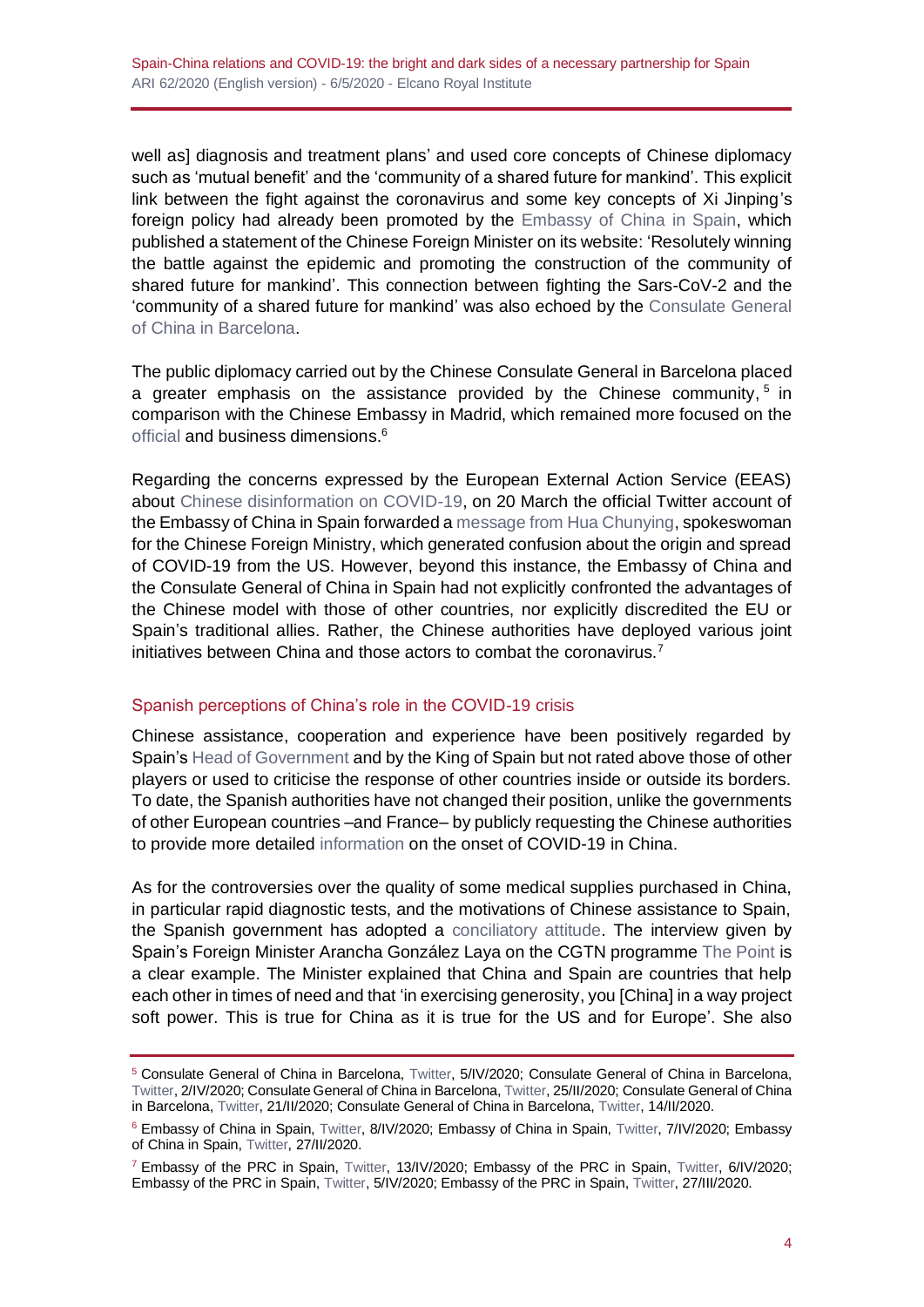acknowledged that the malfunctioning testing kits were bought through a Spanish contractor, not through direct agreements with the Chinese authorities, and that the issue had been solved with new shipments.

Likewise, although [Pedro Sánchez](https://www.lamoncloa.gob.es/presidente/intervenciones/Paginas/2020/prsp28032020.aspx) himself said that 'it is as important and necessary to buy abroad as it is to be self-sufficient and buy domestically', and whereas the difficulties in purchasing healthcare equipment and materials in China's overcrowded market have been acknowledged, there have been no publicised concerns about overdependence on China. In any case, the issue has become an internal question within the public administration and many Spanish companies, and it remains to be seen how it will be resolved in the medium term.

In Spain, the strongest criticism of the Chinese government's management of the coronavirus crisis arose in two sectors: on the one hand, non-governmental organisations that consider COVID-19 within the context of their causes, be they [press](https://www.rsf-es.org/news/china-coronavirus-si-la-prensa-china-fuera-libre-el-coronavirus-no-seria-una-pandemia-sostiene-rsf/)  [freedom,](https://www.rsf-es.org/news/china-coronavirus-si-la-prensa-china-fuera-libre-el-coronavirus-no-seria-una-pandemia-sostiene-rsf/) [wildlife preservation](https://www.wwf.es/informate/actualidad/?53300/Apoyamos-la-prohibicion-temporal-de-China-de-comercializar-animales-silvestres--por-sospecha-de-vinculo-con-el-coronavirus) or [the protection of human rights protection;](https://www.es.amnesty.org/en-que-estamos/blog/historia/articulo/coronavirus-por-que-no-hay-que-hacerle-la-ola-a-china/) and, on the other, conservative and liberal politicians and media groups critical of the Spanish government that have not only condemned domestic measures in China but also China's cooperation with Spain.<sup>8</sup> The most critical political leaders with China are members of VOX, <sup>9</sup> whose message echoes not only the traditional Spanish far right but also the US 'alt-right' with which it has significant connections, and, to a lesser extent, those of the moderate-conservative Popular Party. Senior officials of these two parties have referred to COVID-19 as the 'damned [Chinese viruses'](https://www.elindependiente.com/politica/2020/03/14/el-polemico-video-de-ortega-smith-en-cuarentena-recuperandose-de-los-malditos-virus-chinos/) or ['the Chinese plague'](https://twitter.com/Rafa_Hernando/status/1247457954552516608), have described the Chinese market as a chaotic ['bazaar'](https://www.antena3.com/noticias/espana/isabel-diaz-ayuso-comprar-en-china-material-para-el-coronavirus-es-como-un-mercado-persa_202003255e7b6e9e4626fc0001c0da36.html) and have spread conspiracy theories about the [origin of COVID-19.](https://twitter.com/FMartinezVidal_/status/1244766515355885570)

The 41<sup>st</sup> wave of the Barometer of the Elcano Royal Institute can be useful to assess how this has affected the image of China in Spain, although the collected data should be considered with caution as the study's fieldwork was carried out on 2-19 March 2020. In other words, at the time of the survey many interviewees had not been meaningfully exposed to the events analysed in this paper. In any case, from the data in Figure 1 it could be tentatively noted that by mid-March the coronavirus crisis had neither skyrocketed or sunk the image of China in Spain. Between April 2012 and March 2020 China's rating has ranged from 4.7 to 5.3, reaching a valuation of 5 points in March of 2020.

<sup>8</sup> Alberto Rojas, 'Un Chernobyl en Wuhan', *[El Mundo](https://www.elmundo.es/internacional/2020/04/09/5e8f8233fc6c8367198b45df.html)*, 9/IV/2020; David Alandete, 'Estados Unidos pone a Sánchez como ejemplo de lo que no hay que hacer', *[ABC](https://www.abc.es/sociedad/abci-estados-unidos-pone-sanchez-como-ejemplo-no-hacer-202004082127_noticia.html)*, 9/IV/2020; Mar Llera, 'Pekín ofrece ayuda sanitaria a España contra el coronavirus virus pero, ¿a qué precio?', *[El](https://blogs.elconfidencial.com/mundo/tribuna-internacional/2020-03-21/china-ayuda-espana-covid19-pero-a-que-precio_2487643/)  [Confidencial](https://blogs.elconfidencial.com/mundo/tribuna-internacional/2020-03-21/china-ayuda-espana-covid19-pero-a-que-precio_2487643/)*, 21/III/2020; Mario Noya, 'China es culpable', *[Libertad Digital](https://www.libertaddigital.com/opinion/mario-noya/china-es-culpable-coronavirus-li-wenliang-wuhan-covid-19-virus-chino-90292/)*, 22/III/2020.

<sup>9</sup> VOX is a far right-wing populist party that has the third largest number of seats in the Spanish parliament.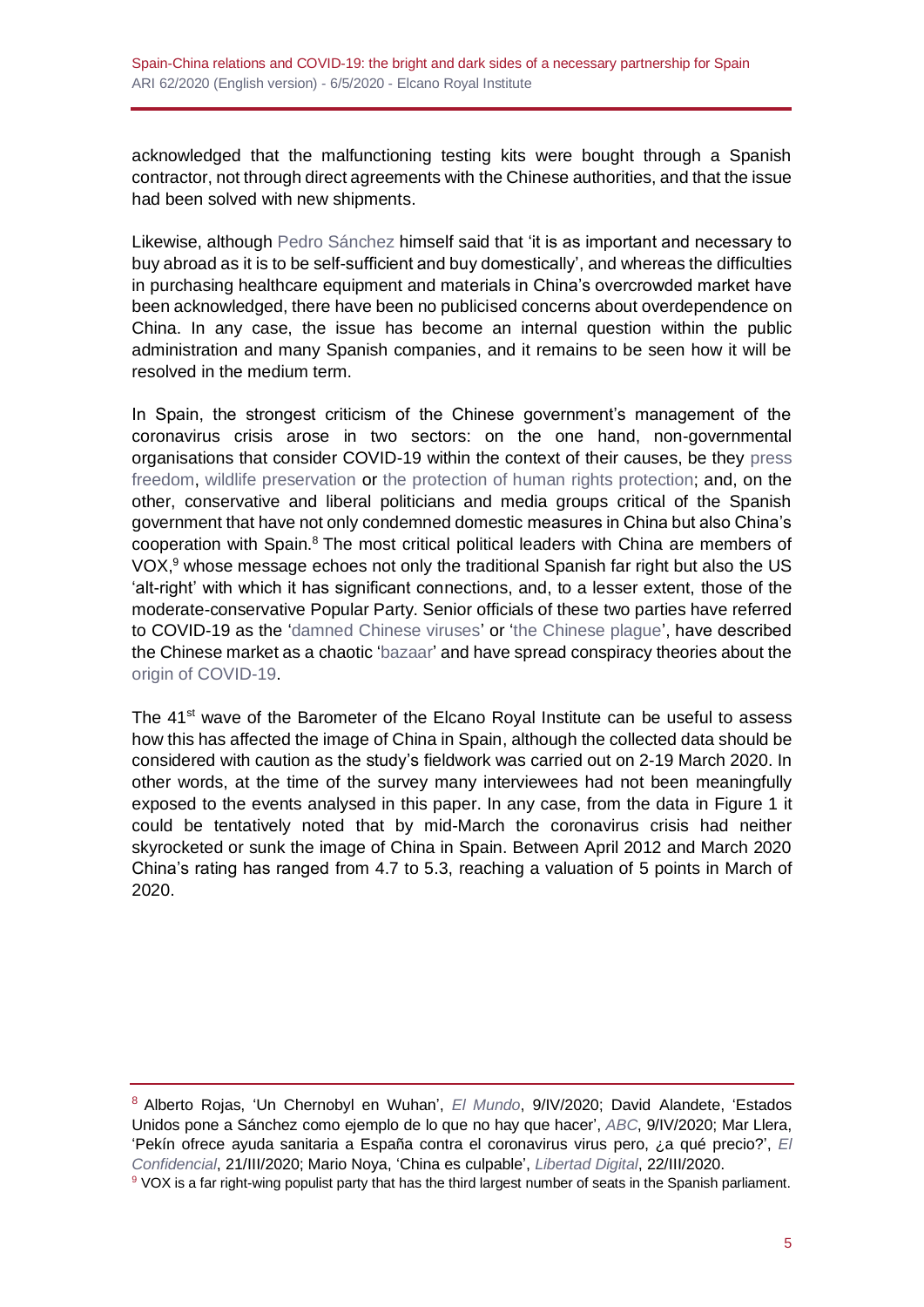

**Figure 1. Evolution of country ratings, 2011-20 (averages from 0 to 10)**

Source: Barometer of the Elcano Royal Institute (BRIE), nr 41 (2020), p. 6.

However, among the Spanish public the perception of China as a threat has indeed increased significantly (Figure 2), to the extent that China is the country whose perceived threat has increased the most since 2018 and only Middle Eastern countries were identified as the biggest threat to Spain in March 2020.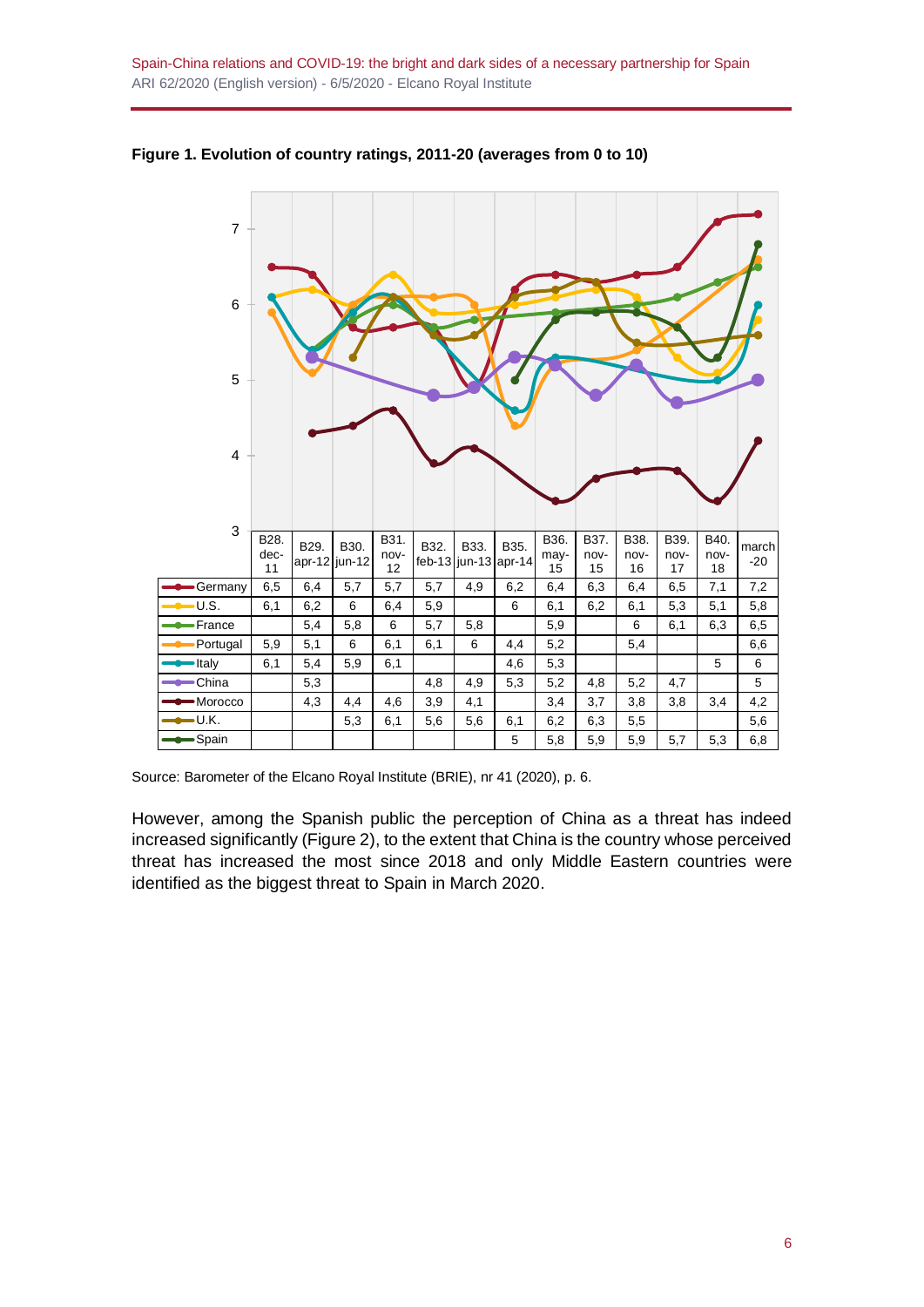Spain-China relations and COVID-19: the bright and dark sides of a necessary partnership for Spain ARI 62/2020 (English version) - 6/5/2020 - Elcano Royal Institute



**Figure 2. To what extent are these countries a threat to Spain? 2018 and 2020 (scale from 0 to 10)**

Source: Barometer of the Elcano Royal Institute (BRIE), nr 41 (2020), p. 11.

This is partly linked to COVID-19 since traditionally the perceived threat [from China was](http://www.realinstitutoelcano.org/wps/portal/rielcano_es/publicacion?WCM_GLOBAL_CONTEXT=/elcano/elcano_es/publicaciones/informe-elcano-24-relaciones-espana-china)  [exclusively associated with economic factors,](http://www.realinstitutoelcano.org/wps/portal/rielcano_es/publicacion?WCM_GLOBAL_CONTEXT=/elcano/elcano_es/publicaciones/informe-elcano-24-relaciones-espana-china) while today more than 25% of Spaniards who identify China as a threat cite the diseases originating from the country (Figure 3). It is very likely that perceptions of China as a source of threat to Spain, especially with regard to disease transmission, have increased since the fieldwork of the survey was carried out: the state of emergency was not declared until 14 March and the health emergency the country was facing was not fully evident until later.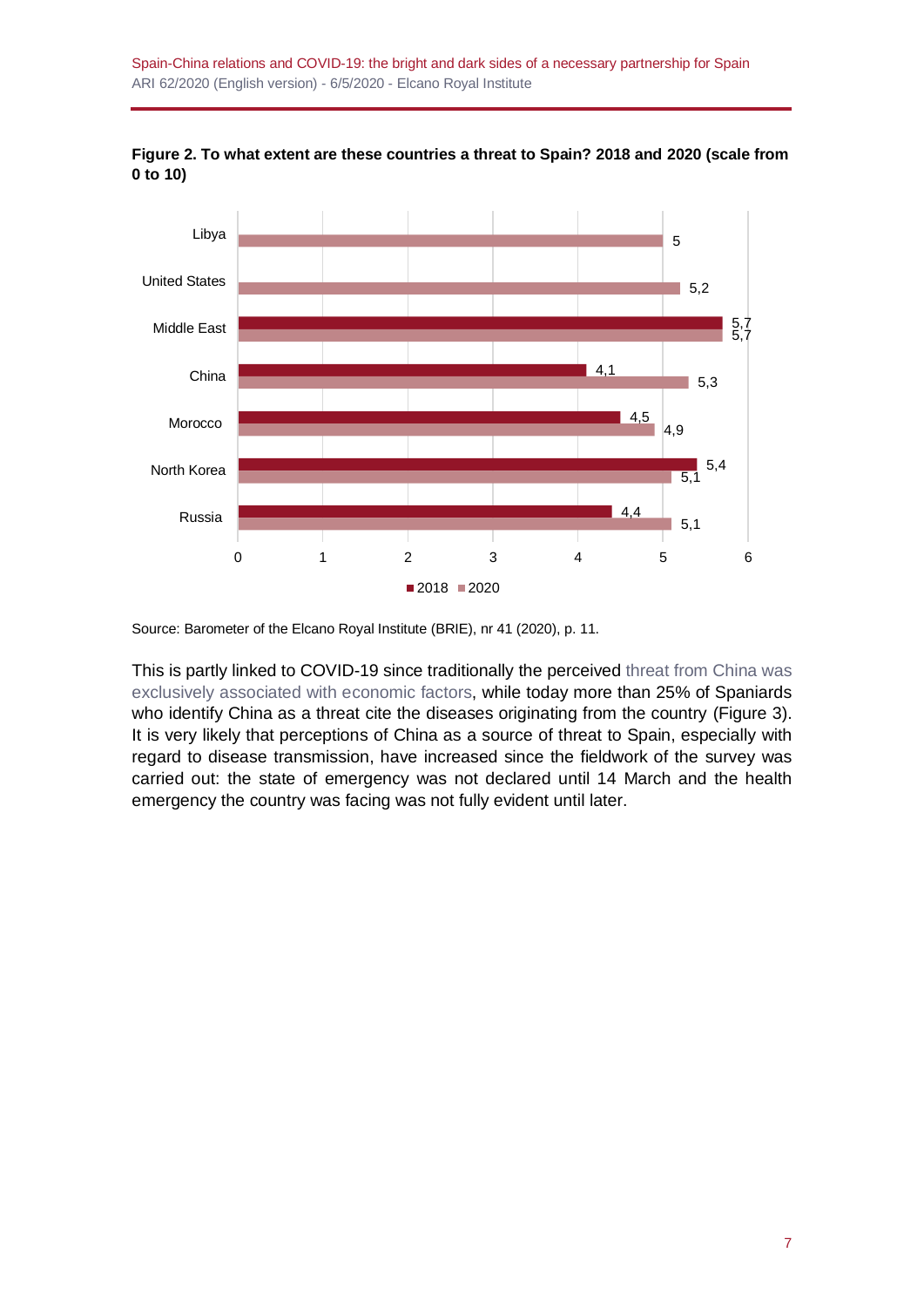

#### **Figure 3 Threats from China (spontaneous multiple answers)**

Source: Barometer of the Elcano Royal Institute (BRIE), nr 41 (2020), p. 12.

#### Implications for bilateral relations

Faced with the threat posed by the coronavirus, the Spanish authorities have followed a diversified foreign policy and defended multilateralism as the most effective way to deal with the crisis. This suggests they will continue to bet on maintaining close relations with China. Among other factors, the health emergency has highlighted China's role as a provider of medical equipment and supplies to Spain and the reinforcement of multilateralism that Spain defends requires the active participation of China.<sup>10</sup> On the latter point, it is evident that any coordinated response by the international community to face the socioeconomic crisis caused by the pandemic will be more effective if it includes the second-largest economy in the world rather than if it does not.

This is in line with Spanish public opinion, which identifies China as Spain's secondpreferred ally outside the EU (Figure 3).

<sup>10</sup> Arancha González, 'Cómo una sanidad pública global puede reactivar el multilateralismo', [Project](https://www.project-syndicate.org/commentary/how-covid19-threat-can-revive-multilateralism-by-arancha-gonzalez-2020-04/spanish)  [Syndicate,](https://www.project-syndicate.org/commentary/how-covid19-threat-can-revive-multilateralism-by-arancha-gonzalez-2020-04/spanish) 15/IV/2020; Mario Villar, 'España cree que la respuesta al coronavirus puede marcar el futuro de la ONU', *[El Heraldo de Aragon](https://www.heraldo.es/noticias/internacional/2020/04/03/espana-cree-que-la-respuesta-al-coronavirus-puede-marcar-el-futuro-de-la-onu-1367863.html)*, 3/IV/2020.